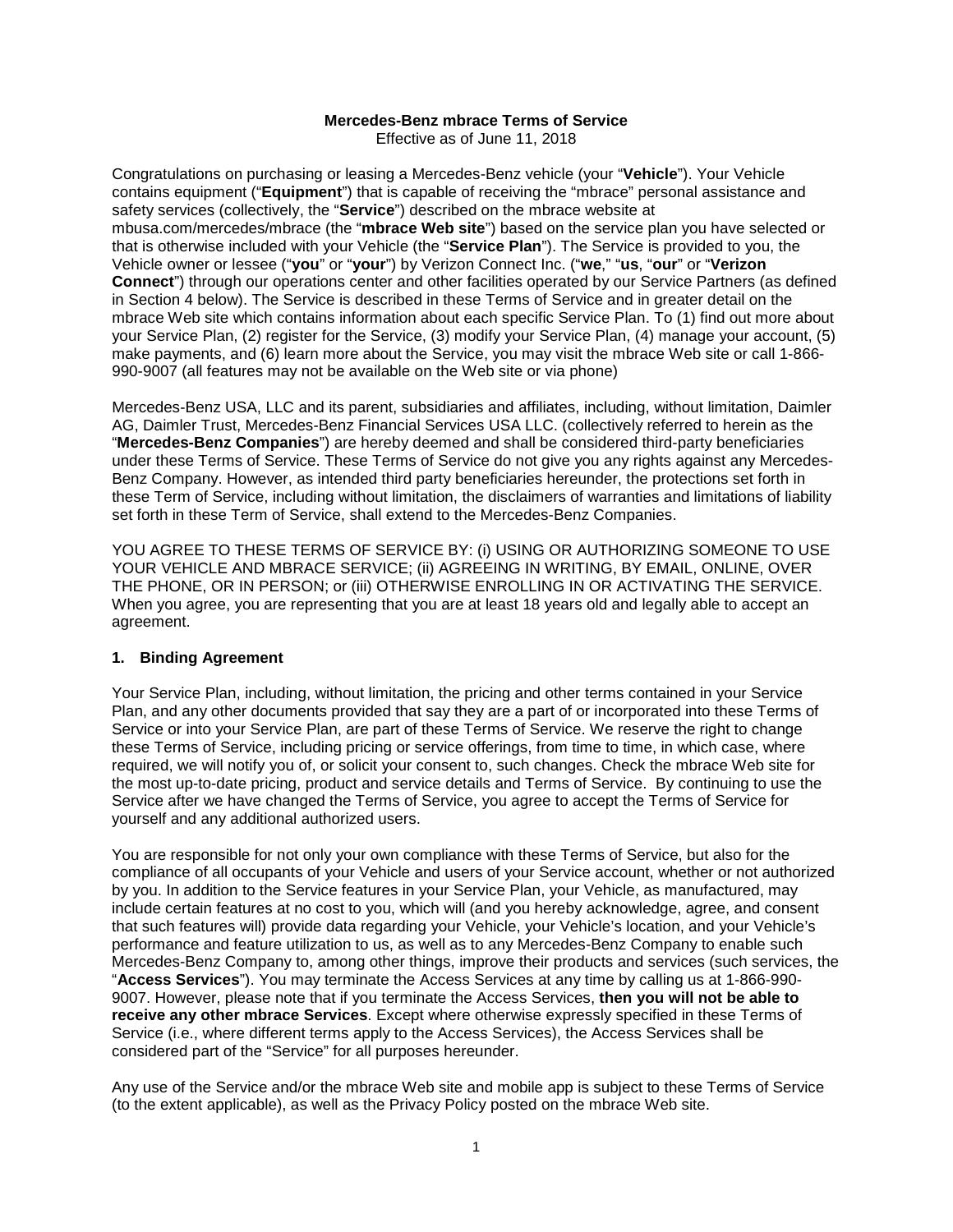The initial term of your Service Plan (or any limited trial period) shall commence on the date that you purchased or leased your Vehicle, unless otherwise identified in your Service Plan, and shall continue for such period as is set forth in your Service Plan. The duration of any limited trial may change from time to time.

**Unless your Service Plan is included in the price of your vehicle or you are enrolled in a variable term, after the initial term of your Service Plan, your Service Plan will automatically renew for the same amount of time as its initial term, and the method of payment we have on file for you (e.g., credit, charge or debit card account number) will be charged, unless you or we cancel or terminate your Service in accordance with the terms herein. By continuing to use the Service, you affirmatively consent to such automatic renewal and payment.** 

#### **IF YOU ARE ENROLLED IN A LIMITED FREE TRIAL OF THE SERVICE, YOU MAY TERMINATE YOUR SERVICE PLAN BEFORE YOU ARE CHARGED FOR AN INITIAL PAID TERM OF SERVICE. YOU ARE NOT REQUIRED TO ENROLL IN A PAID SERVICE PLAN, BUT IF YOU DO NOT CONTACT US AT 1-866-990-9007 to TERMINATE YOUR SERVICE, YOU WILL AUTOMATICALLY BE ENROLLED IN A SERVICE PLAN, AND THE METHOD OF PAYMENT WE HAVE ON FILE FOR YOU WILL BE AUTOMATICALLY CHARGED FOR THAT SERVICE.**

Unless otherwise permitted (or required) by law, rule or regulation, we will provide you with thirty (30) days' notice prior to such automatic renewal to permit you to terminate your Service and not renew. To the extent a different period is required by law, rule or regulation, we will provide you with notice within such period.

## **2. Registering with Us**

**Your Vehicle dealer, with your permission, may register you for the Service on your behalf.** If they have not, you may register with us directly by phone, or, if and when available, through the mbrace Web site. Except as otherwise provided herein, until you register with us, certain features, such as remote door unlock or stolen vehicle location, may not be available and your Equipment may not otherwise function appropriately or at all. We will need certain satisfactory identification information from you before we can complete your registration and provide you with the Service.

# **3. Costs of the Service**

### *i. Service Rates*

Your Vehicle purchase or lease may have included one or more limited trial(s) for specified Service Plans. The terms of any such limited trial(s) are set forth on the mbrace Web site. In addition, your Service Plan describes the Service features that we will provide to you, the applicable charges for such Service features, and any optional features that may be available to you (and the prices therefor) (the "Service Rates").

You can also get the latest information regarding the Service we offer and the Service Rates applicable thereto in an informational brochure from us (which may also be available from your Vehicle dealer) by calling us at 1-866-990-9007, or from the mbrace Web site. All Service Rates are subject to change without prior notice, subject to your termination rights set forth in Section 11(ii). Continued use of the Service indicates your acceptance to such changed Service rates. Furthermore, any Service upgrades, enhancements, or updates that you request and that we may, in our sole discretion, provide to you upon such request, may be subject to additional fees or charges for which you shall be fully responsible.

Our ability to provide the Service and maintain its quality may be impaired if customers repeatedly place illegitimate emergency, roadside assistance, remote start or remote vehicle door unlock calls, or place or initiate an abnormally high volume of calls, send or receive unusually high numbers of messages, or repeatedly place calls of unusually high frequency or long duration. Such atypical, illegitimate, or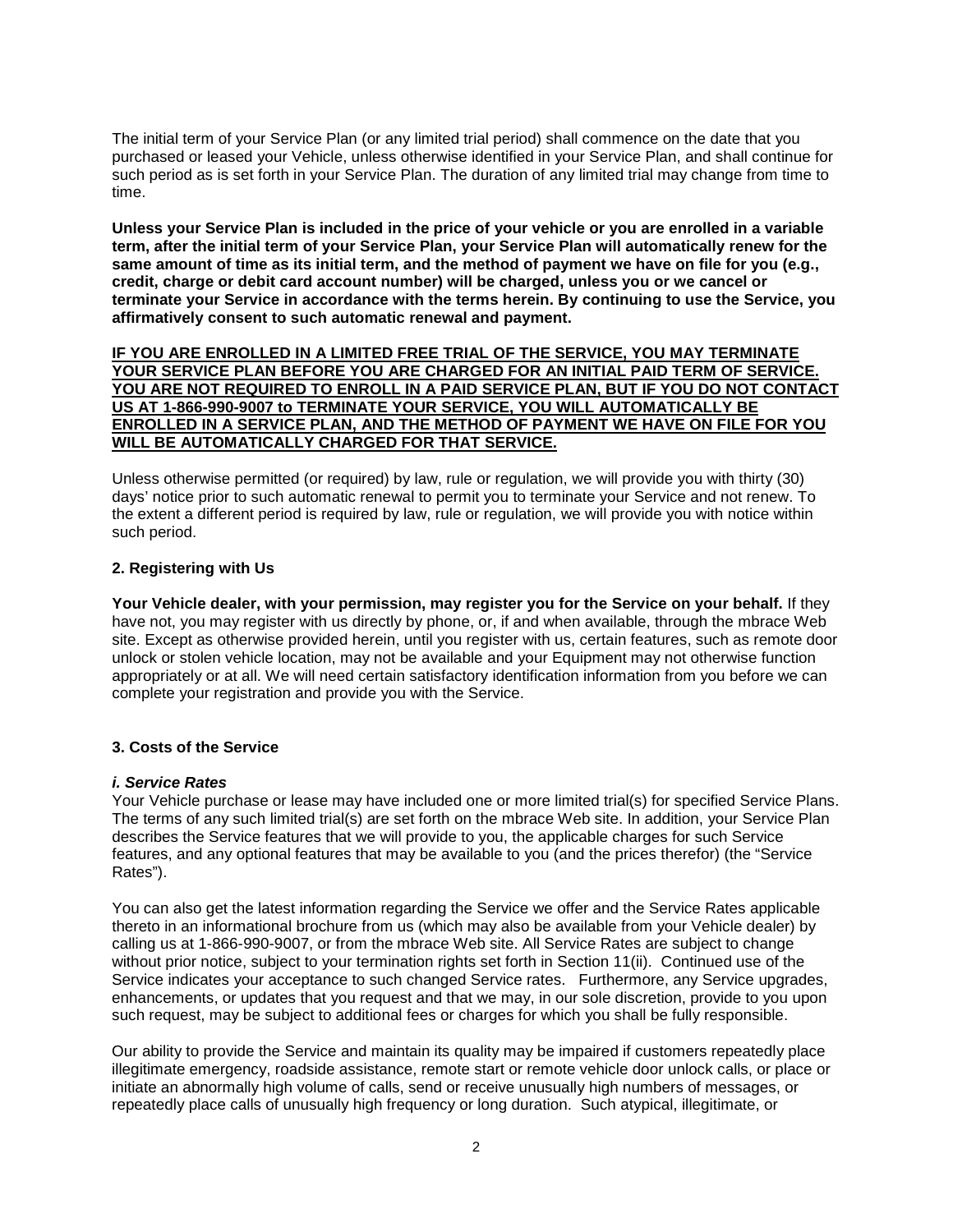excessive usage ("**Inappropriate Use**") indicates to us that the Service is being used in violation of these Terms of Service. If we identify that your account is engaged in Inappropriate Use, we will contact you to confirm that you intended to engage in the Inappropriate Use, and that such Inappropriate Use is not resulting from fraud or other problems that are not a result of your conduct. We reserve the right to, in our sole discretion, charge you additional usage charges for such Inappropriate Use, or terminate your account. You hereby agree and consent that we may terminate your account if you intentionally engage in Inappropriate Use, and that you maintain sole and full responsibility and liability for any charges incurred against your account as a result of intentional Inappropriate Use, which will be included in your invoices and payable by you in accordance herewith.

### *ii. Taxes and Surcharges*

Service Rates do not include certain taxes and surcharges that may apply to the Service. To the extent applicable, as determined by us in our sole discretion, in addition to Service Rates, we may charge state and local sales taxes and state and local 911 or other emergency service fees. Charges may also include a cost recovery surcharge for collection of delinquent accounts. The amount of these surcharges may vary from time to time and by area, subject to your termination rights set forth in Section 11(ii). We may not provide advance notice of changes to these taxes and surcharges. Surcharges are typically assessed to help defray our costs (or the costs of our wireless service providers) incurred in complying with federal and state telecommunications regulations. Surcharges are not taxes or fees that the government requires from consumers. In addition to all applicable Service Rates, you agree to pay all taxes and surcharges charged to you by us. The applicable taxes and surcharges will be added to your bill.

## *iii.) Payment Methods and Your Payment Responsibilities*

You are responsible for paying all amounts due on time and in full. All charges (including but not limited to all Service Rates, Inappropriate Use Charges, taxes and surcharges) shall be paid in advance of the initial term (if applicable) and any renewal term.

If you fail to timely deliver a cancellation or termination notice before the end of the then-current initial term or renewal term, then the Service will continue automatically and you will be enrolled in and charged for the next full term, as set forth in your Service Plan, provided, however, that, unless otherwise permitted (or required) by law, rule or regulation, we will provide you with thirty (30) days' notice prior to such automatic renewal to provide you time to decline renewal of your contract and terminate your Service. To the extent a different period is required by law, rule or regulation, we will provide you with notice within such period.

**Absent a termination of your Service, if you have a valid and current method of payment on file with us ("Payment Method"), we will re-enroll you and automatically charge you in advance for the next term of Service at the end of your then-current term of Service. If your Payment Method has changed at the time your then-current term ends, you must arrange for payment to us or else we may discontinue the Service. We reserve the right to terminate or suspend the Service (in whole or in part) if your credit, charge or debit card provider refuses a charge from us or if your Payment Method has otherwise expired. Notwithstanding such termination, you are still responsible for any charges due at the time of such suspension or termination.**

**YOU HEREBY EXPRESSLY CONSENT AND AUTHORIZE US TO CHARGE YOUR SERVICE RATES FOR ALL SERVICES, PLUS APPLICABLE TAXES AND ANY OTHER CHARGES YOU HAVE INCURRED, ON A MONTHLY OR ANNUAL BASIS TO THE PAYMENT METHOD YOU HAVE PROVIDED, UNLESS YOU OR WE CANCEL IN ACCORDANCE WITH THE TERMS OF THIS AGREEMENT.** 

You hereby expressly consent and authorize us to:

(1) verify, either ourselves or through third parties, your credit, charge or debit card information;

(2) receive updated account information from the financial institution issuing your credit, charge or debit card; and (3) charge all amounts for which you are responsible to the credit, charge or debit card account number you have provided.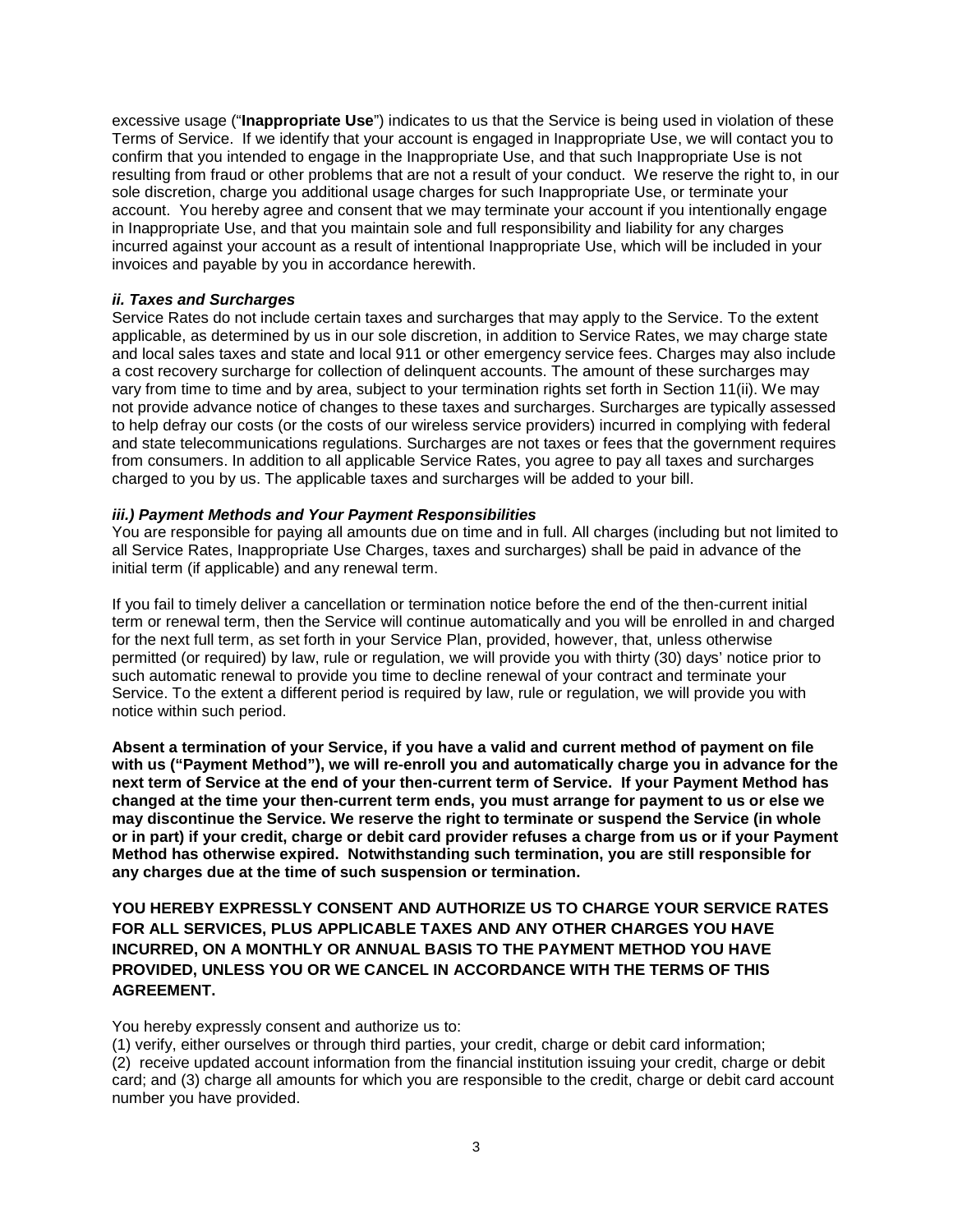You are also responsible for paying directly to all third parties, including but not limited to emergency service providers, all charges for services furnished by them to you that are not expressly covered by your Service Plan.

### *iv. Disputed Charges*

If you think that there has been an error in any charge billed by or through us, you must notify us within sixty (60) days, or such longer period as required by law, after the charge is posted to your account to request an adjustment. If you do not contact us about the disputed charge within this time period, you hereby agree that you have waived your right to dispute the charge and must pay all amounts due in full.

## *v. Our Refund/Credit Policy*

All prepaid charges (including, without limitation, any applicable Service Rates) are non-refundable except as otherwise expressly set forth in these Terms of Service.

We may in our sole discretion give a credit (the amount of which is determined by us in our sole discretion) for any continuous Service interruption of more than 24 hours on a case-by-case basis, if such interruption was reasonably within our control, as determined by us in our sole discretion, and if you notify us within seven (7) days of the continuous interruption. Any such credit shall constitute your sole and exclusive remedy for such failures, and you hereby waive and release us and our Service Partners from any further liability to you in connection therewith.

## **4. Our Service Partners**

We work with many different companies, individuals, and government entities to provide you with the Service. These service partners include, for example and without limitation, telecommunications providers, wireless service providers, public safety operators, emergency personnel, towing companies, vehicle manufacturers, vehicle distributors and vehicle dealers, equipment and software manufacturers, distributors, licensors, content providers, and any other person or entity who provides any service, equipment, content, feature or facilities in connection with the Service. These parties are collectively referred to in these Terms of Service as our "**Service Partners**." In some cases, one or more of the Mercedes-Benz Companies may be a Service Partner. In the event any of our Service Partners impose additional terms and conditions on the services they provide, such terms and conditions shall be conveyed to you by our Service Partners and are hereby deemed part of these Terms of Service. Certain other terms and conditions concerning individual services can be accessed at [http://comand-online](http://comand-online-tos.mercedes-benz.com/)[tos.mercedes-benz.com.](http://comand-online-tos.mercedes-benz.com/) If you are purchasing broadband Internet access service as part of a mbrace Entertain package, please review the disclosures found at [http://www.verizon.com/terms.](http://www.verizon.com/terms)

### **5. Limitations of the Service**

### *i. Our Coverage Area*

The Service (or a portion thereof) may not be available in all areas and may only be available if your Vehicle is in a geographic area covered by the service network footprint (and within operating range) of one of our wireless Service Partners. Service is currently only available in the continental United States (including the District of Columbia), Alaska, Hawaii and Puerto Rico, with some roaming abilities for certain services also available in Canada, depending on the equipment in your vehicle. The Service generally works using wireless communication networks of our wireless Service

Partners and the Global Positioning System ("GPS") satellite network. The Equipment receives GPS signals and communicates with our response centers and those of our Service Partners (including, without limitation, Mercedes-Benz USA, LLC's Customer Assistance Center) through use of wireless and landline communications networks. The location of your Vehicle, particularly in remote or enclosed areas, may affect the availability and quality of the Service that we can provide to you. If you use the software application on your mobile device to access the Service, the Service may determine your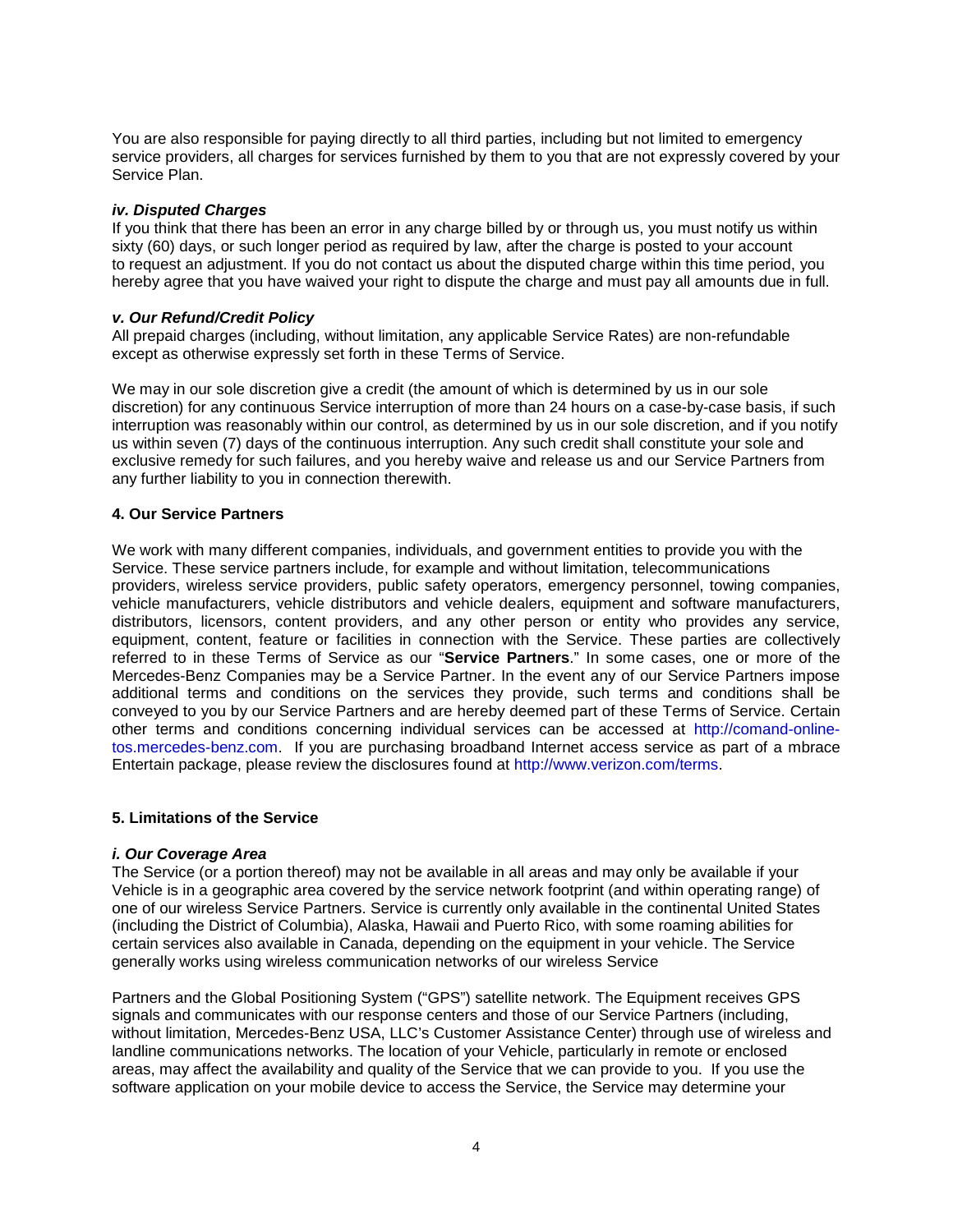physical location using the GPS coordinates of your mobile device instead of using the GPS coordinates associated with the location of your vehicle to determine your physical location.

## *ii) Force Majeure Events*

Various conditions beyond our control may prevent or delay us or our Service Partners from providing Service to you, or impair the quality of Service you or your Vehicle may receive. These conditions include, for example and without limitation, atmospheric, geographic, or topographic conditions (such as buildings, hills or tunnels), damage to or failure to maintain your Vehicle or the Equipment in good working order and in compliance with these Terms of Service or government regulations, failure, congestion or outages of utility or wireless networks (including interruption of service), war, acts of God, natural disaster, inclement weather, labor strikes or other acts, forces, or causes beyond our and our Service Partners' control. In the event of any of the foregoing, we may, in our discretion, suspend or terminate the Service (in whole or in part) or terminate your Service Plan, without notice to you and without any liability. Further, we and our Service Partners are not responsible for any Service or Equipment failures, interruptions, delays or impairments due to these causes, and you are not eligible for any Service or Service Rate credit or refund (whole or partial) therefore (except to the extent set forth in Section 3(v)).

In the event of any regulatory, governmental, or other legally-compelled changes, or discontinuation or change of necessary telecommunications systems and services (e.g., if our wireless carrier terminates or restricts wireless services of the type used by your Vehicle's Equipment), you are solely responsible for replacing, as well as the cost of replacing, any Equipment that is necessitated as a result of such change or discontinuation, except that if such change occurs during your Vehicle's base warranty period, you will still be responsible for the cost of such replacement, but we or the Mercedes-Benz Companies will be responsible for obtaining and providing you with the necessary replacement materials (if applicable).

## *iii. Disclaimer of Warranties*

NEITHER WE NOR OUR SERVICE PARTNERS WARRANT OR GUARANTEE THAT SERVICE WILL BE AVAILABLE AT ANY SPECIFIC TIME OR AT ALL TIMES OR AT OR TO ANY SPECIFIC GEOGRAPHIC LOCATION, OR THAT THE SERVICE WILL BE PROVIDED WITHOUT INTERRUPTION, DELAY OR ERROR, PARTICULARLY IN REMOTE OR ENCLOSED AREAS.

The location of your Vehicle, particularly in remote or enclosed areas, may affect the availability and quality of the Service. The Service generally works using wireless communication networks from our wireless affiliates and Service Partners and the Global Positioning System ("GPS") satellite network. The Service cannot work unless your Vehicle is in a place where our wireless affiliates or their roaming partners have coverage, network capacity, and reception when the service is needed. The aspects of the Service that involve location information about your Vehicle also cannot work unless GPS satellite signals are unobstructed, available in that location, and compatible with the System.

NEITHER WE NOR ANY OF OUR SERVICE PARTNERS MAKE ANY WARRANTIES, EXPRESS OR IMPLIED, ABOUT (1) THE EQUIPMENT OR ANY OTHER HARDWARE OR SOFTWARE USED WITH THE SERVICE, (2) THE SERVICE, OR (3) ANY DATA OR INFORMATION OR OTHER SERVICES PROVIDED THROUGH THE SERVICE.

THIS INCLUDES, WITHOUT LIMITATION, WARRANTIES OF TITLE, CONTENT, QUALITY, ACCURACY, TIMELINESS, COMPLETENESS, CORRECTNESS, RELIABILITY, MERCHANTABILITY, OR FITNESS FOR A PARTICULAR PURPOSE OR USE. ALL SUCH WARRANTIES ARE EXPRESSLY EXCLUDED BY THESE TERMS OF SERVICE. WE EXPRESSLY DISCLAIM ANY AND ALL EXPRESS AND IMPLIED WARRANTIES.

The only warranties applicable to the Equipment in your Vehicle are those extended as part of your purchase or lease of your Vehicle ("Vehicle Warranty"). Such warranty does not cover the Service, in whole or in part. This Vehicle Warranty is not from us or binding on us, and you must contact the Vehicle maker or dealer directly for any questions regarding it.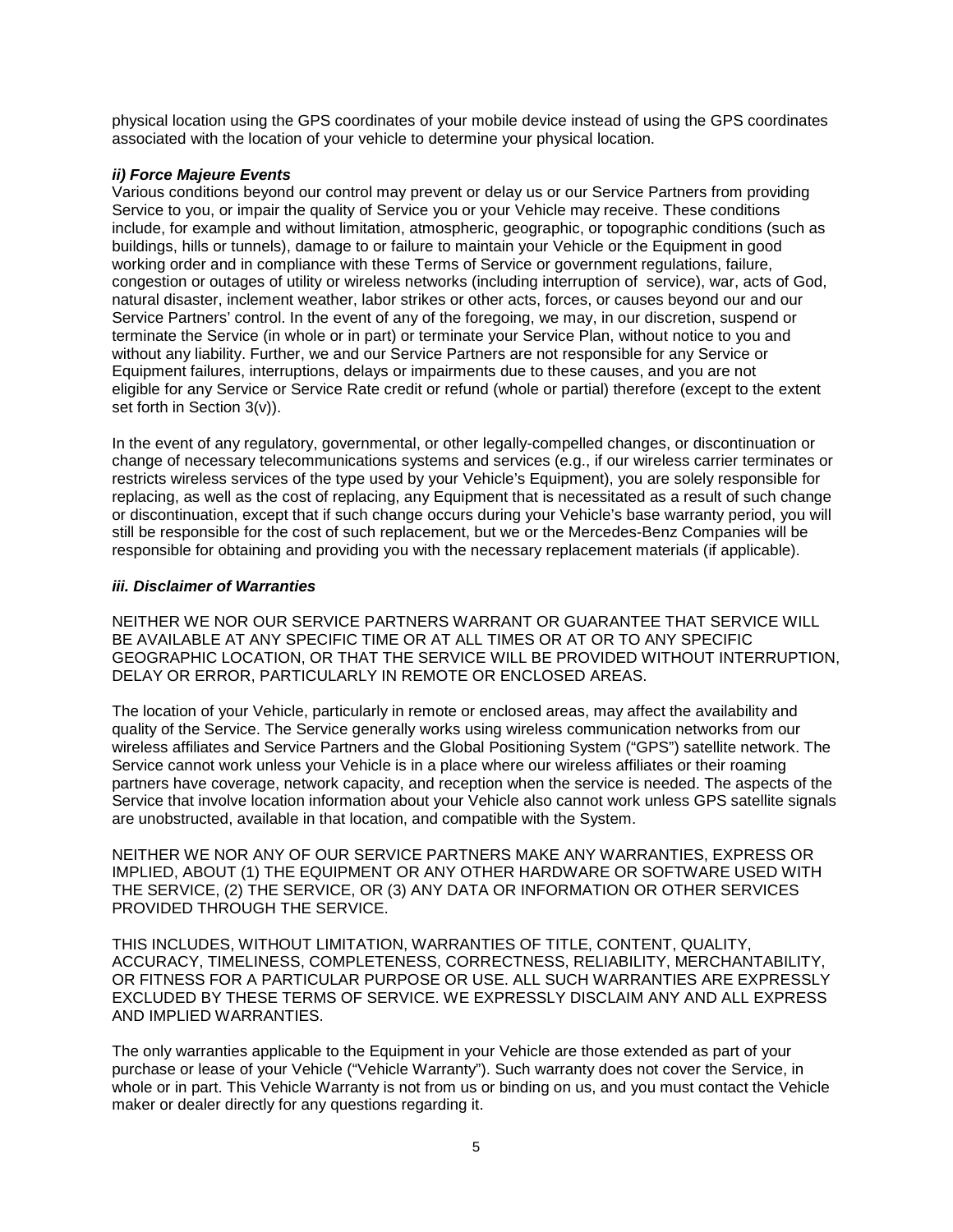Some states or jurisdictions do not allow the exclusion of certain warranties, so some of the above limitations may not apply to you. Other than as set forth elsewhere in this Agreement, we both agree to limit claims against each other for damages or other monetary relief to direct damages. This limitation and waiver will apply regardless of the theory of liability. That means neither of us will try to get any indirect, special, consequential, treble or punitive damages from the other. This limitation and waiver also applies if you bring a claim against one of our suppliers or Service Partners, to the extent we would be required to indemnify the supplier for the claim. You agree we are not responsible for problems caused by you or others, or by any act of God.

#### *iv. The Equipment*

The Service will only be provided if your Vehicle is equipped with compatible Equipment in good working order. Additionally, your Vehicle must have a working electrical system, including adequate battery power, in order for the Equipment and Service to operate and function appropriately. The Service may not work if you attempt to modify the Equipment or add any equipment or software in or to your Vehicle that is not expressly authorized by us or is not compatible with the Equipment or Service.

Receipt of the Service may vary in different Vehicles depending on the electrical systems of the Vehicle and the version of Equipment or software in the Vehicle. For instance, you may need to adjust the volume of your radio to hear the audio portions of the Service. We use software in connection with the Service. As between you and us, we, or our applicable Service Partners, own all such software and you do not acquire any rights in such software, including any right to use or modify the software, other than in the ordinary course of your receipt and use of the Service hereunder.

We may update the software contained in your Vehicle's systems or the Equipment from time to time. By enrolling in the Service, you consent to our performing such updates remotely without notifying you first. Your Vehicle's systems and the Equipment also may contain or utilize software that a Mercedes-Benz Company and/or our Service Partners may need to update or change from time to time. You also consent to our assisting a Mercedes-Benz Company and/or our Service Partners to remotely make such updates or changes that they request without advance notice.

Software updates may affect or erase data that you have previously stored on the Equipment in your Vehicle (for example, specific route or destination information). We assume no responsibility for any lost or erased (or otherwise affected) data, and you are solely responsible for the data that you may have downloaded, uploaded, transmitted, or otherwise stored from, to, on or through the Equipment or Service.

### *v. Certain Other Limitations of the Service, including Emergency Services and Our Need for Your Cooperation*

Our customer service representatives will use commercially reasonable efforts to unlock your Vehicle doors remotely in the event you are locked out of your Vehicle. However, for your safety, you will need to call us and provide satisfactory identification before we will attempt to do so. You hereby agree and consent that we may provide assistance to anyone who provides us with your Personal Identification Number (assigned to you upon the initiation of your Service Plan) or other satisfactory identification of your account information, and that we have no responsibility or liability for anything that may arise from our provision of assistance to any such individual who is not, in fact, authorized by you to use your Personal Identification Number or account. If we are unable to unlock your doors remotely, we may at your request and expense contact roadside assistance or emergency service providers to help you, if your Vehicle or Service Plan does not otherwise include such Service.

Our (or our Service Partners', as applicable) customer service representatives will use reasonable efforts to contact appropriate emergency personnel, such as police, fire department, or emergency responders, for assistance when you request it or when the Equipment in your Vehicle signals for it, **but neither we nor our Service Partners promise, nor can we or our Service Partners guarantee, that any such service providers will respond in a timely manner or at all.**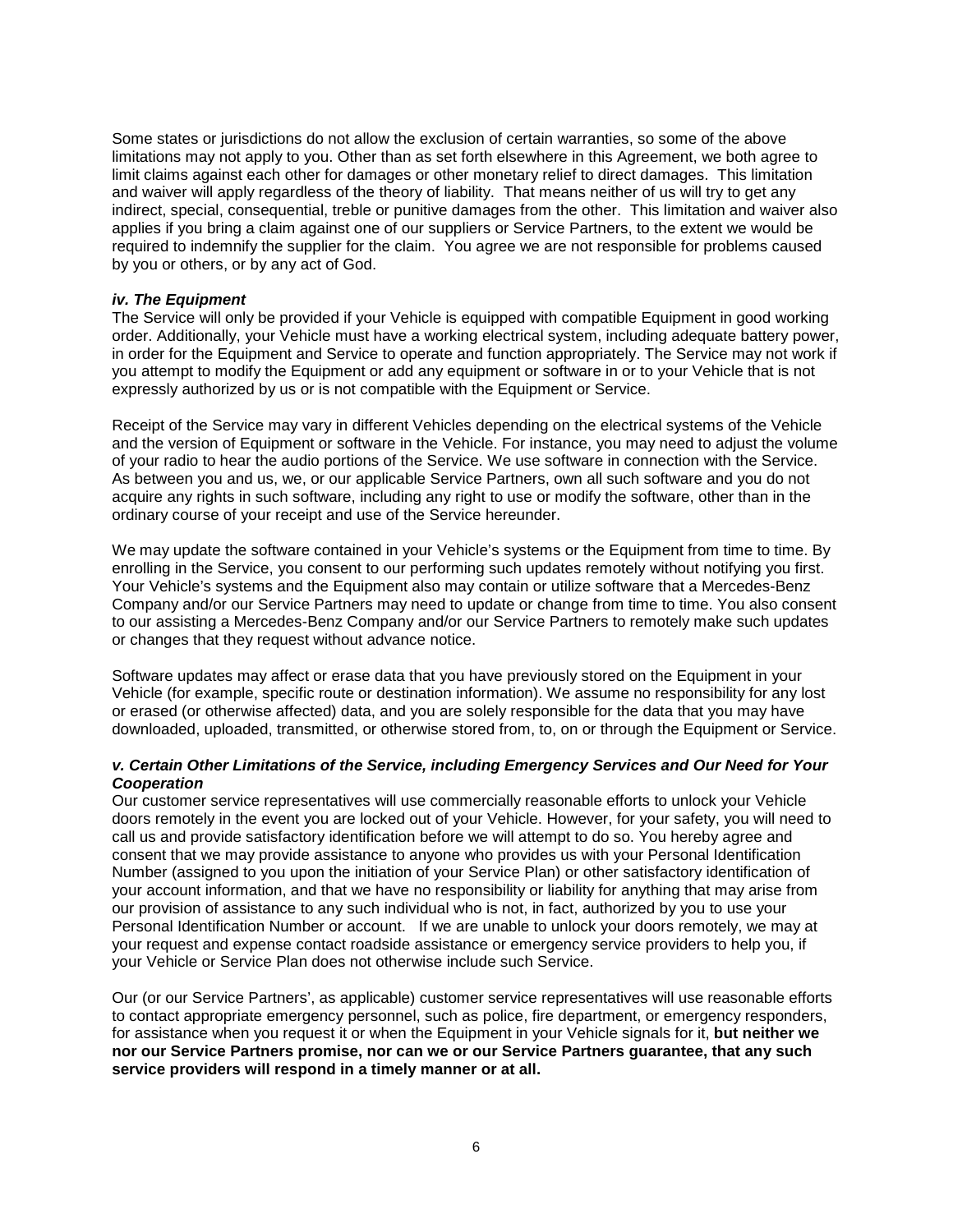If the Equipment detects an airbag deployment, the Equipment is designed to connect to our emergency assistance team. PLEASE NOTE THAT NOT ALL COLLISIONS WILL BE DETECTED BY THE EQUIPMENT. We will assume an emergency exists if our or our Service Partners' call center(s) receive(s) a crash notification signal from your Vehicle. If applicable laws require an emergency to be confirmed before emergency personnel provide service, we will not contact emergency personnel in these areas until we hear your request for assistance or otherwise confirm that an emergency exists.

### **YOU EXPRESSLY RELEASE US AND OUR SERVICE PARTNERS FROM ALL LIABILITIES AND LOSSES (INCLUDING PHYSICAL INJURY AND DEATH) THAT YOU OR OTHERS MAY SUFFER IN AN EMERGENCY SITUATION.**

Voice recognition software may be used in connection with the Service. This software may recognize many voices, accents, speech patterns and words, but neither we nor our Service Partners guarantee that such software will recognize all, or that it will work with, your voice or speech patterns some or all of the time.

Further, neither we nor our Service Partners guarantee that the route and direction data provided to you through the Service, whether provided to you by us directly, or through one of our Service Partners, is accurate or complete in any instance. Such data may not include, for example, complete, relevant or accurate (or any) information about one-way roads, turn restrictions, construction projects, seasonal or temporary roads or reflect new information on changes to such roads, restrictions or projects. Also, for example, it may suggest using a road that is now closed for construction or a turn that is now prohibited by signs at the intersection.

YOU EXPRESSLY ACKNOWLEDGE AND AGREE THAT THE USE OF OR ANY RELIANCE UPON ANY INFORMATION OR CONTENT AVAILABLE THROUGH THE SERVICE IS SOLELY AND COMPLETELY AT YOUR OWN RISK AND RESPONSIBILITY. IT IS YOUR SOLE RESPONSIBILITY TO ENSURE THAT YOU (AND/OR ANY OTHER USER OR OCCUPANT OF YOUR VEHICLE) EXERCISE GOOD JUDGMENT AND OBEY TRAFFIC RULES AND ALL OTHER APPLICABLE LAWS AND REGULATIONS WHEN OPERATING YOUR VEHICLE, ACCESSING AND/OR USING THE EQUIPMENT AND SERVICE, PERMITTING OTHERS TO USE YOUR VEHICLE, AND/OR EVALUATING WHETHER THE USE OF ANY OF THE SERVICE FEATURES IS SAFE AND LEGAL UNDER THE CIRCUMSTANCES. ANY ADVICE OR OTHER INFORMATION PROVIDED ABOUT YOU OR YOUR VEHICLE VIA THE SERVICE IS INFORMATIONAL ONLY AND IS NOT INTENDED TO REPLACE ACTUAL IN-PERSON ADVICE OR INFORMATION.

**6. Additional Limitations and Prohibitions on Your Use of the Equipment, Service and Website** You agree not to use the Equipment, the Service, any other service we may offer, or the mbrace Web site or mobile app, in any way that is illegal, fraudulent, or abusive, including to harass, threaten, abuse, defame, or slander any individual or entity.

You agree that you shall use our emergency and roadside Service only for actual emergencies and legitimate roadside assistance and remote vehicle door unlock needs.

You may not use the Service in a manner that interferes with any other customers' use of our Service or our provision of our Service to our other customers. You agree you will not abuse or do anything to damage our or any of our Service Partners' respective business, operations, services, reputation, employees, equipment, property, or facilities. You further agree that you will not harass, threaten, or use vulgar and/or inappropriate language towards any customer service representatives. You acknowledge that we have the right to terminate your service if you exhibit such inappropriate behavior.

We and our Service Partners provide the Service, including the messages, data, information, content, and/or other material provided as part of the Service, for your non-commercial use only, and not for resale. Certain information you receive through the Service is the property of us or our Service Partners (or other third parties), and it may be subject to one or more copyrights, trademarks, service marks, patents, or other legal protections. You may not (or permit or cause any other party to) sell or resell or otherwise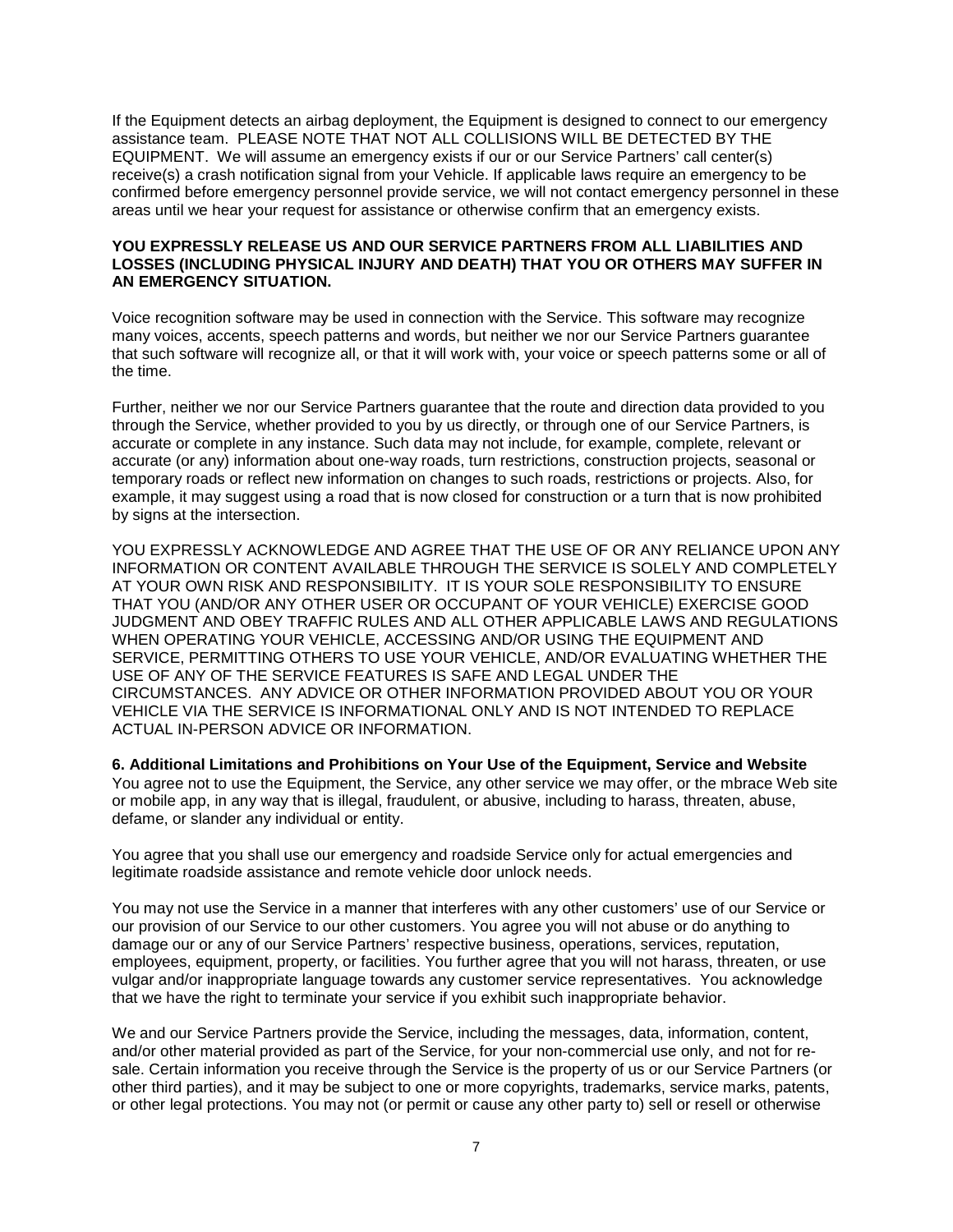use it for commercial purposes, nor may you reproduce, copy, modify, make derivative works from, or otherwise display or distribute it. These uses are expressly prohibited by these Terms of Service.

### **7. Lost or Stolen Vehicles; Sale of Vehicle or Termination of Lease; Location of Vehicles**

In the unfortunate event that your Vehicle is stolen or may be involved in an unlawful act, we and/or our Service Partners can try to help law enforcement agencies locate it, to the extent we are able to determine its location, after you provide us with satisfactory identification and we have confirmed that the police consider the Vehicle stolen or potentially involved in an unlawful act (i.e., a police report). **PLEASE NOTE THAT WE REQUIRE A SUBSCRIPTION TO THE MBRACE SECURE SERVICE IN ORDER TO ASSIST LAW ENFORCEMENT WITH TRACKING A STOLEN VEHICLE.** 

Except as otherwise set forth herein, we generally only provide location information about such vehicles directly to law enforcement. However, in cases of crises or emergencies, we may, in our **sole** discretion, elect to provide you with information about the general area of your Vehicle without law enforcement involvement. If you do not provide us with the information that we request, we may refuse to help locate your Vehicle.

Neither we nor our Service Partners have any obligation to continue our attempts to locate your Vehicle after thirty (30) days from the time you first report it stolen or lost to us, and neither we nor our Service Partners can guarantee that we will be successful in finding your Vehicle. Neither we nor our Service Partners are required to try to find your Vehicle outside of a Vehicle theft scenario, i.e., for the purpose of locating any individual.

In the event your Vehicle is recovered, the Service will not be intentionally terminated without express instructions from you to terminate the Service. Upon our receipt of such an instruction, the Service will be terminated and you will be issued a refund equal to the value of any whole months remaining on your Service Plan that you have paid in advance (not including any payment that was included in the purchase or lease price of your Vehicle). To the extent that the Service provides the ability to locate your Vehicle, such as a mobile application enabling you to locate your Vehicle, such an application should **never** be used by you to locate a stolen vehicle. Such investigations are for law enforcement to conduct.

### **IT IS YOUR RESPONSIBILITY TO NOTIFY US if you sell your Vehicle or end its lease. If you sell or transfer your Vehicle or terminate your lease and fail to notify us, you will remain responsible for all charges for any Service incurred in connection with such Vehicle.**

It is your responsibility to clear all data and content (including any personal information) that you may have stored on your system before you sell or transfer your Vehicle. We may communicate with you about the Service by providing you with messages through the Equipment in your Vehicle. If you fail to notify us of a sale or transfer of your Vehicle or termination of your lease, we may continue to send messages or other information about the Vehicle or your account to the billing or email address currently on file with us. We are not responsible for any privacy related damages you may suffer as a result.

#### **The Equipment in your Vehicle (as well as the Service, including, for the avoidance of doubt, the Access Services) may provide us and our Service Partners (including, without limitation, the Mercedes-Benz Companies) with the capability of recording, storing, and transmitting certain Vehicle data, information and two-way communications (which may include, for example, Vehicle location information, as well as other types of Vehicle and Subscriber Data, as defined below).**

You expressly consent to, and hereby provide a release allowing, our and our Service Partners' (including, without limitation, the Mercedes-Benz Companies') access, interception, retrieval, use and disclosure of such information, data or communications obtained through the Equipment or Service for purposes of facilitating the location and/or repossession of your Vehicle, in the event of a breach by you of your lease agreement, retail installment contract or other Vehicle finance agreement, or for other lawful purposes or reasons. You further agree and expressly consent that in conjunction with our and our Service Partners' (including, without limitation, the Mercedes-Benz Companies') efforts to locate your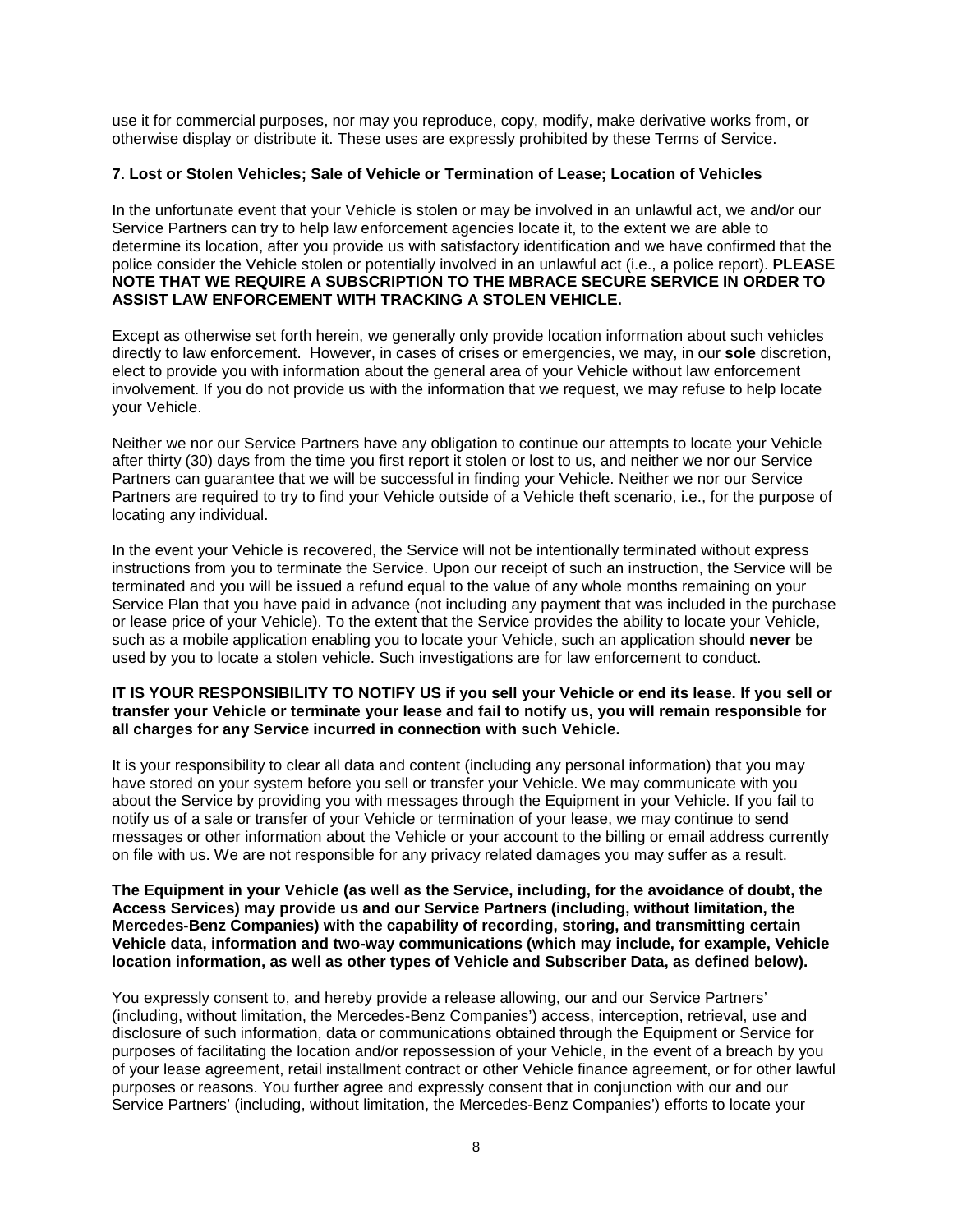Vehicle, we and they may create an electronic or other record of information, data or communications obtained through the Equipment and/or the Service as described herein. Without limitation of the generality of the foregoing, you also consent for us to, and provide a release allowing us to, disclose the above-referenced information to the Mercedes-Benz Companies and for them in turn to disclose such information to their third party repossession vendor(s) for purposes of lawful vehicle repossession.

# **8. Your Responsibilities for Insuring and Maintaining Your Vehicle and for Other Important Matters**

The Service is provided to you as a convenience. However, the Service is not a substitute for insurance. Neither we nor our Service Partners are an insurance company, nor should you consider the Service as insurance or rely on it to limit the potential for loss, theft, or damage to your Vehicle or property. The payments you make for the Service bear no relation to your Vehicle's value or that of any property you may keep in it, or the cost of any injury to or damages suffered by you. You agree that you bear sole responsibility for obtaining and maintaining appropriate and lawful insurance covering personal injury, loss of property, and other risks covering yourself, those who operate your Vehicle, your passengers and anyone else claiming any damages, and hereby release us from any such responsibility, or associated liability. You acknowledge and agree that no insurance company or insurer will be entitled to any right of subrogation against us or our Service Partners.

It is your responsibility to maintain your Vehicle and its systems (including the Equipment) in good working order and in compliance with these Terms of Service and all applicable laws. You can always press the i-button in your Vehicle to confirm that it is active.

# **9. Your Responsibilities for Those Who Use Your Vehicle or Your Personal Identification Number**

Without limitation of anything set forth herein, you are solely responsible for those who use the Service in your Vehicle or use your Personal Identification Number, including to request services or to change, modify or terminate your account or the Service, even if you later claim the use was not authorized. You will be responsible for any damages or other amounts owed by us or any of our Service Partners as a result of such use.

Neither we nor any Service Partner has any obligation to inquire about the authority of anyone using your Vehicle or Personal Identification Number or other information that can be used to identify your account to request the Service for your Vehicle. You are responsible for keeping your Personal Identification Number and any passwords you use to access the Service in a safe place and not to share it with anyone. We will make any changes to your account or charge you for any amounts authorized by a person who provides your Personal Identification Number or other authentication information that can be used to access your account.

# **10. No Ownership Rights in any Numbers or Addresses**

You have no property right in any number or other address that may be assigned to you or to the Equipment in connection with the Service, and you understand and agree that any such number can be changed from time to time.

# **11. Suspending; Terminating; Changing; Transferring and Reactivating the Service**

Without limitation of any other suspension or termination (or other) rights expressly set forth in these Terms of Service:

### *i. Suspension of the Service*

We can decide to suspend the Service at any time for any reason in our discretion, including for network or system maintenance, improvement, congestion, or failure or if we suspect your Service (in whole or in part) is being used for any unauthorized or inappropriate purpose, or for reasons unrelated to you or your account with us.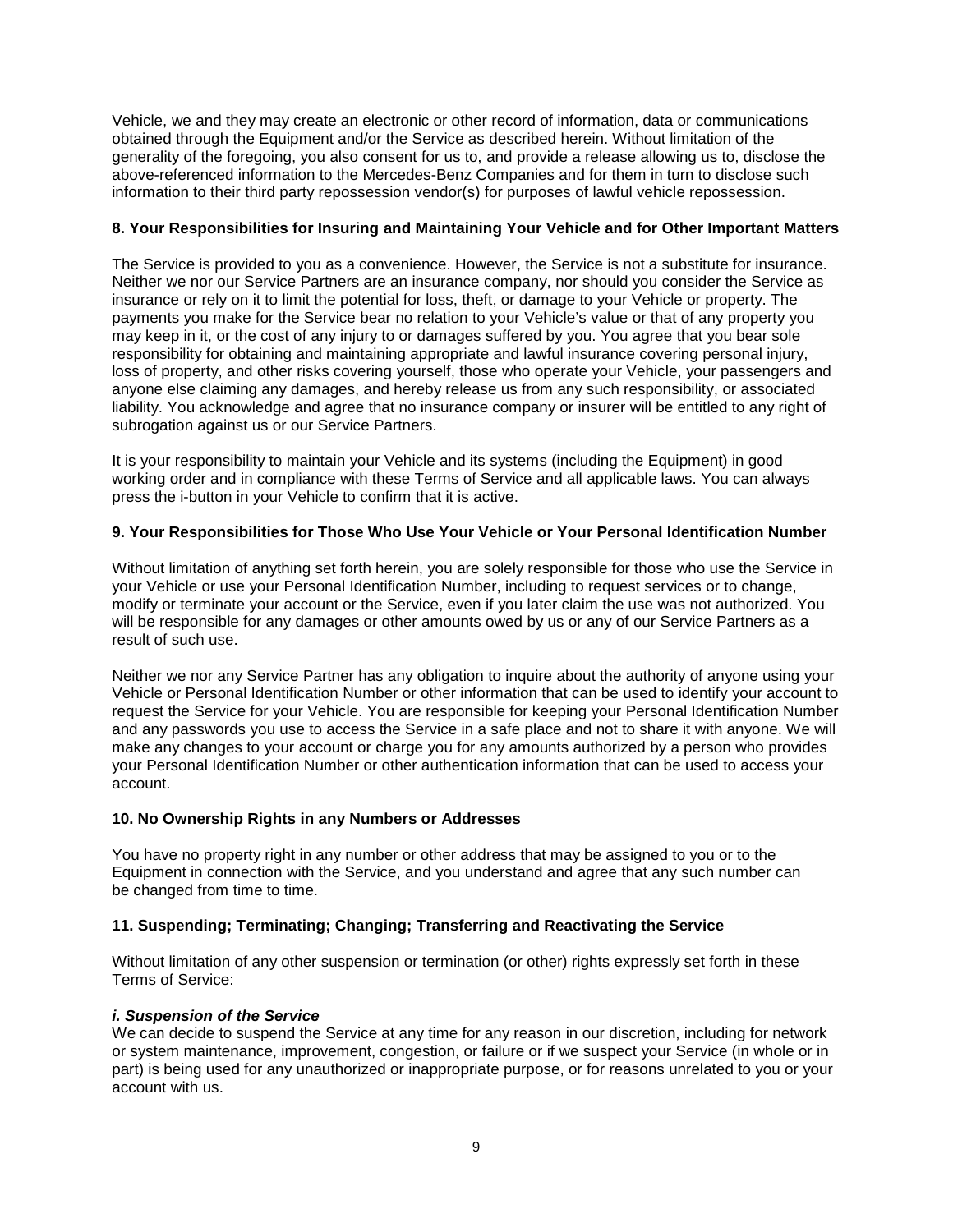IF SUSPENSION OR TERMINATION OF THE SERVICE OCCURS FOR ANY REASON, YOU ACKNOWLEDGE AND AGREE THAT YOU MAY NOT BE ABLE TO ACCESS THE SERVICE, INCLUDING THE EMERGENCY SERVICES.

## *ii. Termination of Service/Service Plan*

You may cancel the Service at any time by contacting one of our customer service representatives at 1- 866-990-9007 and notifying us that you want to cancel the Service, unless otherwise expressly prohibited by a separate lease agreement, retail installment contract, or other Vehicle finance agreement. Unless your Service Plan specifies otherwise or as otherwise expressly set forth in these Terms of Service, we will not refund any other amounts that you have paid in advance. In no event will we refund you (1) for any payment that was included in the purchase or lease price of your Vehicle, or (2) for any one-time activation fees or transaction-based fees you have incurred. Such fees are nonrefundable.

After receiving any notice of an adverse pricing change (other than the addition or an increase of a tax or surcharge), you may cancel your Service Plan or agree to the change. If you cancel your Service Plan within thirty (30) days of the date of such a notice, we will issue you a refund equal to the value of any whole months remaining on your Service Plan that you have paid in advance (other than any payment that was included in the purchase or lease price of your Vehicle). If you do not cancel your Service Plan within thirty (30) days of such a notice, you will be deemed to have agreed to the change and it will become part of these Terms of Service between us.

Further, we reserve the right to issue a warning and/or to suspend or terminate providing to you the Service (in whole or in part), or your access to the mbrace Web site and mobile app, at any time and for any reason in our sole discretion, including if you breach these Terms of Service, or any other applicable agreement or policy, or if we suspect your Service or Equipment is being used for any unauthorized or inappropriate purpose, even for reasons unrelated to you or your account with us, or for any other reason in our sole discretion. If we elect to terminate your Service (in whole or in part) as a result of your breach of these Terms of Service or unauthorized use of the Service or Equipment, you will not be entitled to any refunds or credits.

### *iii. Reactivation of Service*

You do not have any right to have your Service reactivated and we are under no obligation to do so, even if you cure any of the issues that resulted in the termination of your Service. It is solely in our discretion whether to allow you to have Service again. You also may be assessed a fee for reactivating the Service. If we allow you to reactivate your service, any past due amounts must be paid before the Service is reactivated.

### *iv. Transfer of Service*

Other than Access Services, you have no right to transfer the Service to another Vehicle or to another person without our prior consent. Even if we consent to such transfer, you may not be able to transfer the balance of the period remaining on your Service Plan that you have paid for in advance. In no event will you be permitted to transfer any payment that was included in the purchase or lease price of your Vehicle. Prior to transferring the Service to another Vehicle as consented to by us, you must meet all requirements for receiving the Service with the new Vehicle. In no event may you transfer the Service to a non-Mercedes vehicle. Access Services will travel with your Vehicle. If Access Services are active in your Vehicle when you sell or transfer your Vehicle to a third party, you shall notify such third party of the Access Services and of these Terms of Service.

### *v. Authority to Terminate, Change or Transfer Your Service Plan*

We will only accept requests from you (or from someone we believe is you, or someone with your authorization, such as your authorized agent) to activate, cancel, change, reactivate, or transfer the Service. We will assume that anyone who provides your Personal Information Number or other authentication information or supplies your credit, charge or debit card number is authorized to act in your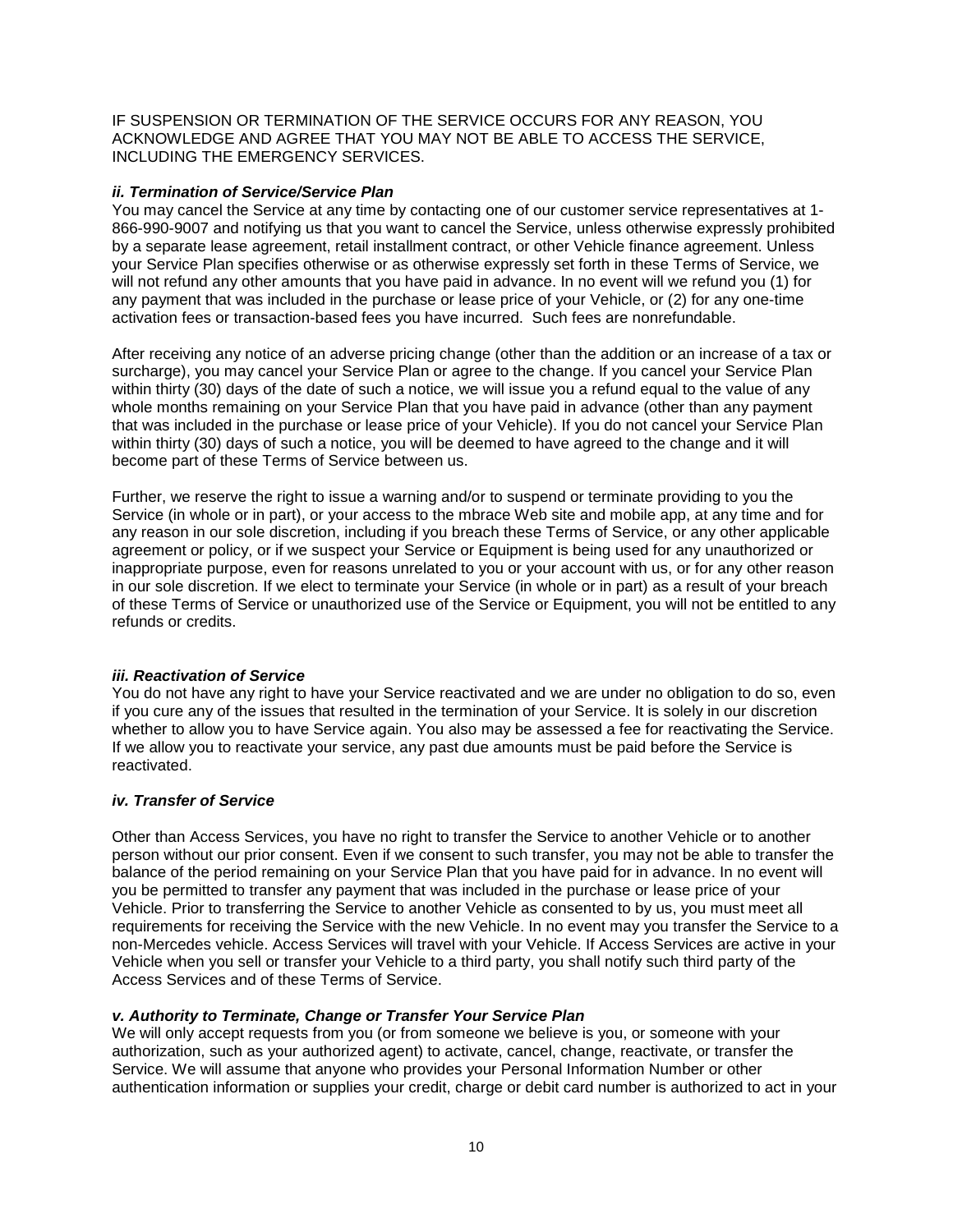behalf (even if such individual, in fact, has no such authorization). In addition, if we are advised by your financing company or any Mercedes-Benz Company that you no longer own or lease your vehicle, or we are advised by any Mercedes-Benz Company that your Service should be terminated, we may terminate your Service.

As discussed in Section 7, In the event that you turn in your Vehicle to a Mercedes-Benz Dealer, it is your sole responsibility to cancel the Service in the Vehicle you turn in. **THE DEALER WILL NOT CANCEL YOUR SERVICE FOR YOU, AND THE DEALER WILL NOT TRANSFER YOUR SERVICE TO A NEW VEHICLE.** YOU MUST CONTACT CUSTOMER CARE AT 866-990-9007 TO CANCEL THE ACCOUNT ASSOCIATED WITH THE VEHICLE YOU TURN IN, AND, IF APPLICABLE, ENROLL IN A NEW ACCOUNT THAT IS ASSOCIATED WITH YOUR NEW VEHICLE. IF YOU DO NOT CANCEL YOUR SERVICE PLAN IN A VEHICLE YOU TURN IN TO A DEALER, THE VEHICLE'S NEW OWNER COULD RECEIVE THE SERVICE IN THAT VEHICLE UNDER YOUR ACCOUNT. **IT IS YOUR SOLE RESPONSIBILITY TO CHANGE OR TERMINATE THE ACCOUNT ASSOCIATED WITH A VEHICLE THAT YOU SELL, TRADE IN, OR TURN IN TO A DEALER.** 

### **12. Collection and Use of Your Vehicle and Subscriber Data**

You hereby expressly consent to the following, with respect to any information regarding you or your Vehicle (or your use or receipt of Equipment and/or the Service) (which may include, without limitation, diagnostic data from or about your Vehicle or your use of your Vehicle, the Equipment, Service, location data, as well as personally identifiable information from or about you), which we and/or our Service Partners obtain or derive through or in connection with your Service Plan or in connection with the Equipment, your Vehicle and/or the Service (collectively, the "**Vehicle and Subscriber Data**"):

We, any or all of the Mercedes-Benz Companies and/ or our other Service Partners may collect, intercept or obtain Vehicle and Subscriber Data from and/or about you and/or your Vehicle in a number of ways, including (without limitation): (1) from the information you or your Vehicle dealer or manufacturer provide to us when you buy or lease your Vehicle or register for Service, (2) from your or your Vehicle's receipt or use of the Service or Equipment (as applicable), (3) from your use of the mbrace Web site or any websites of our Service Partners, (4) from you directly, through communications between you and us (or our Service Partners) or our (or their, as applicable) representatives, (5) from our Service Partners (or, in the case of our Service Partners, from us); and (6) from your Vehicle itself through the Equipment in your Vehicle and your use of the Equipment or the Service. Without limitation of the generality of the foregoing, (i) we, any or all of the Mercedes-Benz Companies and/or other Service Partners may intercept any wire, wireless, oral or electronic communications made or transmitted through the Service, at any time and for any reason, (ii) we, any or all of the Mercedes-Benz Companies and/or other Service Partners may retrieve, access and/or use any of the information (including, without limitation, location information) recorded, transmitted or otherwise obtained in connection therewith, at any time and for any reason, and (iii) you hereby consent to the foregoing and hereby expressly release us, the Mercedes-Benz Companies and other Service Partners therefor. We, any or all of the Mercedes-Benz Companies and/or our other Service Partners may share between and amongst us your Vehicle and Subscriber Data that we or they have collected or otherwise obtained, and you hereby expressly acknowledge and consent to such sharing.

To comply with appropriate legal process, including any rule, order, subpoena, national security letter or other request of any government entity, law enforcement entity or court, we, any or all of the Mercedes-Benz Companies and/or any of our other Service Partners may disclose to law enforcement authorities or other legal or governmental representatives any Vehicle and Subscriber Data, including, without limitation, your name, Vehicle location, account history, account information, or other transmission data.

We, any or all of the Mercedes-Benz Companies and/or our Service Partners also may disclose to third parties any Vehicle and Subscriber Data necessary to respond to claims of violation of the rights of third parties, or to protect any of our rights and property (as applicable). Without limiting the foregoing, you further expressly consent (1) to the acquisition and sharing of all Vehicle and Subscriber Data by and between Verizon Connect and the Mercedes-Benz Companies (and with their respective vendors and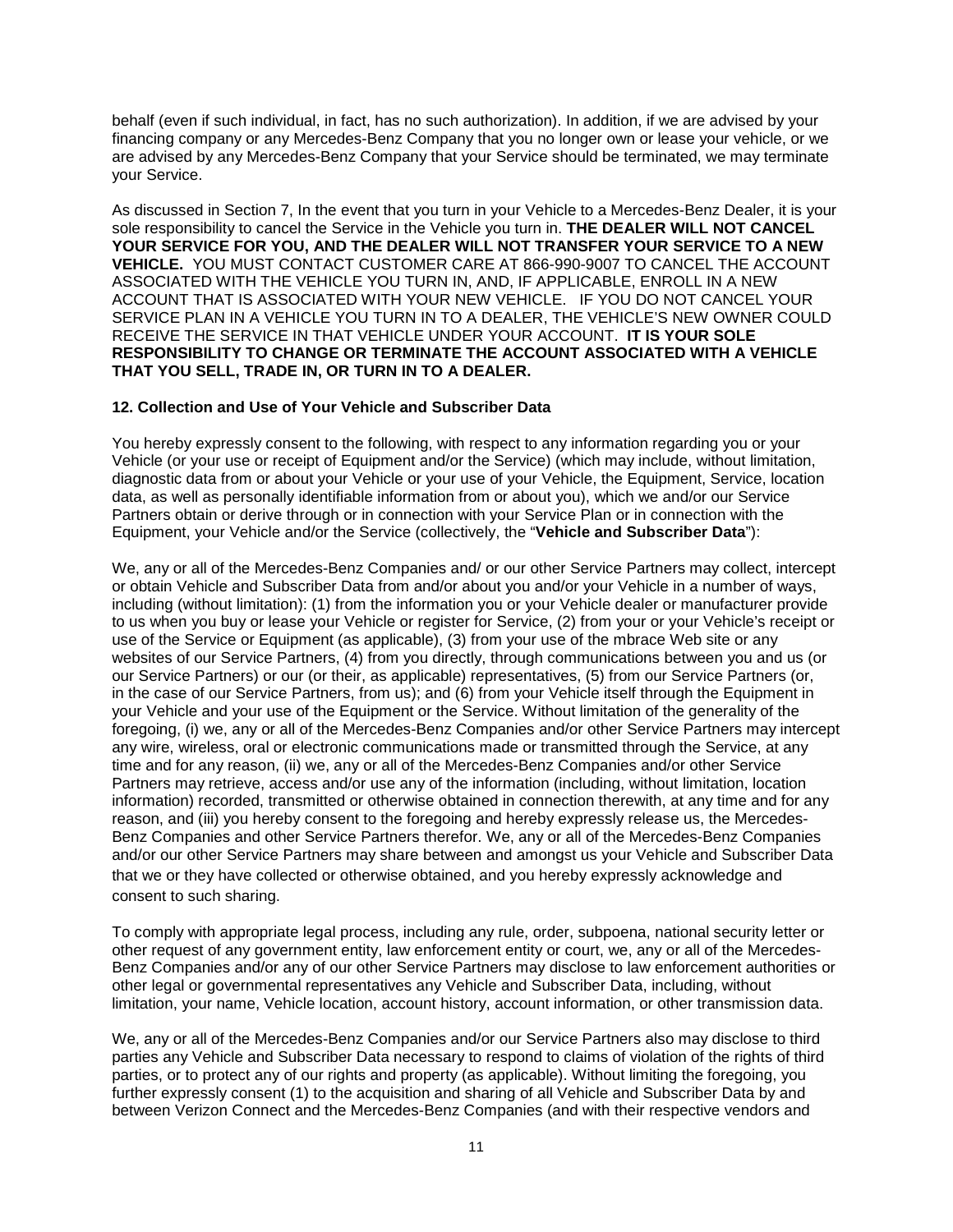dealers) freely, (2) to our, the Mercedes-Benz Companies', and our Service Partners' use of such data to perform and provide the Service, as well as for Supplemental Uses (as hereafter defined), (3) to the Mercedes-Benz Companies' use of such data for purposes of its internal research and improvement and development of vehicles, and (4) to Verizon Connects' use of such data for purposes of internal research and improvement and development of telematics services. As used herein, "**Supplemental Use**" means the use of Vehicle and Subscriber Data for purposes other than in connection with the Access Services, and other than as necessary to provide and maintain the Service and Equipment, including, as an example, the sale or other transfer of such data to third parties for purposes above and beyond the uses necessary to provide the Service.

Because we provide the Service through wireless networks, your communications may be intercepted by others. We and our Service Partners, including, for example, telecommunications carriers and other wireless service carriers, cannot and do not guaranty (and we and our Service Partners expressly disclaim) the security and privacy of wireless transmissions, and we and them will not be liable for any lack of security relating to the use of the Service by you or your Vehicle. You agree that you will not hold us or any of our Service Partners (or any of the Mercedes-Benz Companies) liable for any damages resulting from any loss of privacy or security occurring in connection with any communications over such networks.

You acknowledge and agree that we and/or our Service Partners (either ourselves or themselves, or through our or their vendors) may record and/or monitor conversations between you and our (or their, as applicable) customer service representatives, emergency personnel, or the police, as well as your use of any of our (or their) automated services, for various purposes, including (without limitation), in order to assess, maintain or improve the quality of the Service, for issue resolution, training purposes, or to promote and provide the Service. Our customer service representatives (as well as those of our Service Partners, if applicable) may also remain on the line while conferencing in a third party to assist in completing a service request. *You (for yourself and your Vehicle's occupants and anyone else acting or using the Service on your behalf): (1) expressly consent to the monitoring and recording activities described herein, and (2) release us and our Service Partners (and the Mercedes-Benz Companies) from claims, liabilities and losses resulting in connection with any such monitored and/or recorded conversations as described herein.* We, the Mercedes-Benz Companies and our other Service Partners, strive to handle your information in a manner consistent with applicable privacy laws, the mbrace Service Privacy Policy (which is incorporated herein by this reference, and which is posted on the mbrace Web site).

We, the Mercedes-Benz Companies and/or our Service Partners may communicate with you by providing you with messages through the Equipment in your Vehicle or to the billing or email address or other contact information for you that we have on file. We, the Mercedes-Benz Companies and/or our Service Partners, may also use your email address to send you emails about products, specials and online promotions, which may be related to the Service or not. From time to time, we may also use your email address to send you information about selected third party products, services or offers relating to our offerings or services that we think may be of interest to you. Each email you receive from us for offers will provide a link to unsubscribe to all future email offers from Verizon Connect. If you do not want to receive emails about our offers or products or those of these selected third parties, you can also contact a Verizon Connect Customer Service Representative. Please note that even if you choose not to receive marketing emails from us, you may still hear from us regarding your Service, your account, your system status and any other Service-related issues and order status updates that will allow us to provide you with the optimal user experience.

We may also use your name, postal delivery information and phone number to contact you for various purposes (including marketing purposes). By using the Service, you expressly consent and agree that we, as well as our agents or contractors on our behalf, may use this information to contact you for various purposes (including marketing purposes) and we may use autodialed calls/text messages, push notifications, prerecorded or artificial voice messages to contact you regarding your account or the Service. Standard text messaging rates will apply if you choose to receive text messages from us. You acknowledge that you are not required to consent to receive all of these communications as a condition of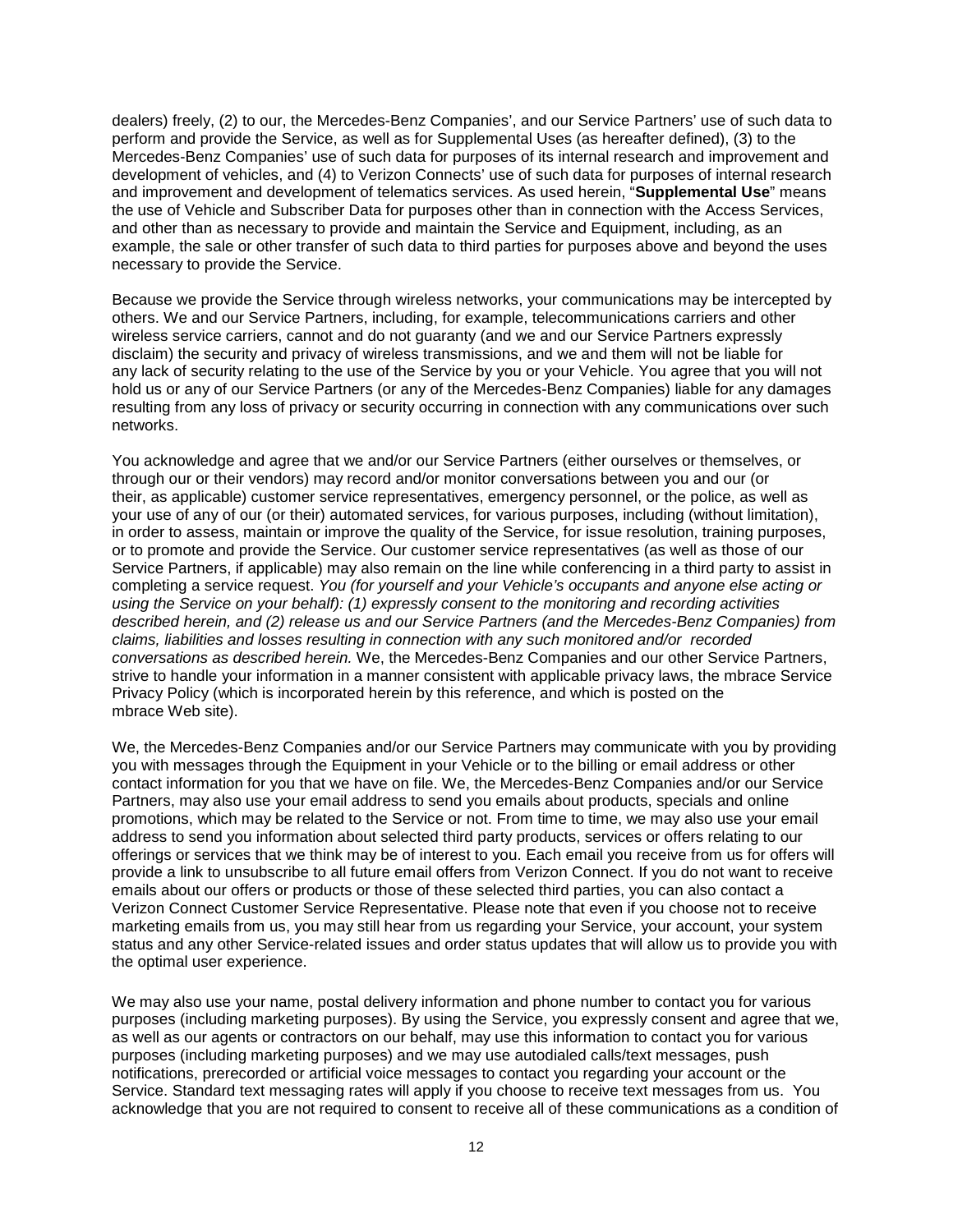using the Service. If you wish to opt out of any communications from us or our agents/contractors, please contact us at 1-866-990-9007.

By using the Service, you expressly agree and consent to allow us and anyone who collects on our behalf to contact you about your account status, including past due or current charges, using prerecorded calls, email, and calls or messages delivered by an automatic telephone dialing system to any wireless phone number or email address you have provided to us. If you do not wish us to contact you by these means, please contact us at 1-866-990-9007.

*You hereby consent to us or any Mercedes-Benz Company requesting and obtaining your current personal information (as defined by 18 U.S.C. 2725) from any state department of motor vehicles or any reseller of such information. Your consent is pursuant to 18 U.S.C. 2725(b)(13).*

## **13. Dispute Resolution**

YOU AND WE AGREE THAT IN THE EVENT OF ANY DISPUTES BETWEEN US, WE WILL FIRST TRY TO RESOLVE IT BY TALKING WITH EACH OTHER. IF WE ARE UNSUCCESSFUL IN RESOLVING OUR DISPUTES IN THIS MANNER WITHIN A REASONABLE TIME PERIOD, YOU AND VERIZON CONNECT EACH AGREE THAT, TO THE FULLEST EXTENT PROVIDED BY LAW: (1) ANY CONTROVERSY OR CLAIM ARISING OUT OF OR RELATING TO THESE TERMS OF SERVICE, OR TO ANY PRODUCT OR SERVICE PROVIDED UNDER OR IN CONNECTION WITH THESE TERMS OF SERVICE, WILL BE SETTLED BY INDEPENDENT ARBITRATION INVOLVING A NEUTRAL ARBITRATOR AND ADMINISTERED BY THE AMERICAN ARBITRATION ASSOCIATION ("AAA") UNDER CONSUMER ARBITRATION RULES, AS MODIFIED BY THESE TERMS OF SERVICE. CONSUMER ARBITRATION RULES AND FEE INFORMATION ARE AVAILABLE FROM US OR THE AAA. ARBITRATION IS NOT A COURT PROCEEDING. THE RULES OF ARBITARATION DIFFER FROM THE RULES OF COURT. THERE IS NO JUDGE OR JURY IN AN ARBITRATION PROCEEDING; (2) EVEN IF APPLICABLE LAW PERMITS CLASS ACTIONS OR CLASS ARBITRATIONS, YOU EXPRESSLY WAIVE ANY RIGHT TO PURSUE ON A CLASS BASIS ANY SUCH CONTROVERSY OR CLAIM AGAINST VERIZON CONNECT, A MERCEDES-BENZ COMPANY OR ANY OF OUR SERVICE PARTNERS, OR ANY OF OUR RESPECTIVE AFFILIATES, OFFICERS, DIRECTORS, AGENTS, PARTNERS, LICENSORS, EMPLOYEES OR PREDECESSORS IN INTEREST. IF MULTIPLE CLAIMS ARE JOINED IN ONE ACTION, SOME OF WHICH WOULD NOT BE SUBJECT TO ARBITRATION, THE LATTER CLAIMS MUST BE STAYED UNTIL ANY CLAIMS IN THAT ACTION THAT ARE SUBJECT TO ARBITRATION HAVE BEEN RESOLVED. IF CLAIMS ARE ASSERTED AGAINST MULTIPLEPARTIES, SOME OF WHOM ARE NOT REQUIRED TO ARBITRATE, THE CLAIMS SUBJECT TO ARBITRATION MUST BE SEVERED. HOWEVER, YOU RETAIN YOUR RIGHT TO FILE A COMPLAINT WITH ANY REGULATORY AGENCY OR COMMISSION; (3) NO ARBITRATOR HAS AUTHORITY TO AWARD RELIEF IN EXCESS OF WHAT THESE TERMS OF SERVICE PROVIDE, OR TO ORDER CONSOLIDATION OR CLASS ARBITRATION, EXCEPT THAT AN ARBITRATOR DECIDING A CLAIM ARISING OUT OF OR RELATING TO A PRIOR AGREEMENT MAY GRANT AS MUCH SUBSTANTIVE RELIEF ON A NON-CLASS BASIS AS SUCH PRIOR AGREEMENT WOULD PERMIT. IN ALL ARBITRATIONS, THE ARBITRATOR MUST GIVE EFFECT TO APPLICABLE STATUTES OF LIMITATIONS AND WILL DECIDE WHETHER AN ISSUE IS ARBITRABLE OR NOT. IN A LARGE/COMPLEX CASE ARBITRATION, THE ARBITRATORS MUST ALSO APPLY THE FEDERAL RULES OF EVIDENCE AND THE LOSING PARTY MAY HAVE THE AWARD REVIEWED BY A REVIEW PANEL CONSISTING OF THREE (3) ARBITRATORS; AND (4) IN THE EVENT THE FOREGOING ARBITRATION REQUIREMENTS DO NOT APPLY, YOU AND VERIZON CONNECT EACH WAIVE, TO THE FULLEST EXTENT ALLOWED BY LAW, ANY TRIAL BY JURY AND A JUDGE WILL DECIDE ANY AND ALL DISPUTES.

# **14. The Laws Governing Our Relationship**

These Terms of Service and any disputes arising out of or relating to it or the Equipment or Service will be governed by the laws of the State of New York, wherever filed. Any complaint, arbitration or other legal action concerning these Terms of Service shall be interpreted under the laws of the State of New York and shall be subject to the jurisdiction of the courts of the State of New York. Complaints, arbitration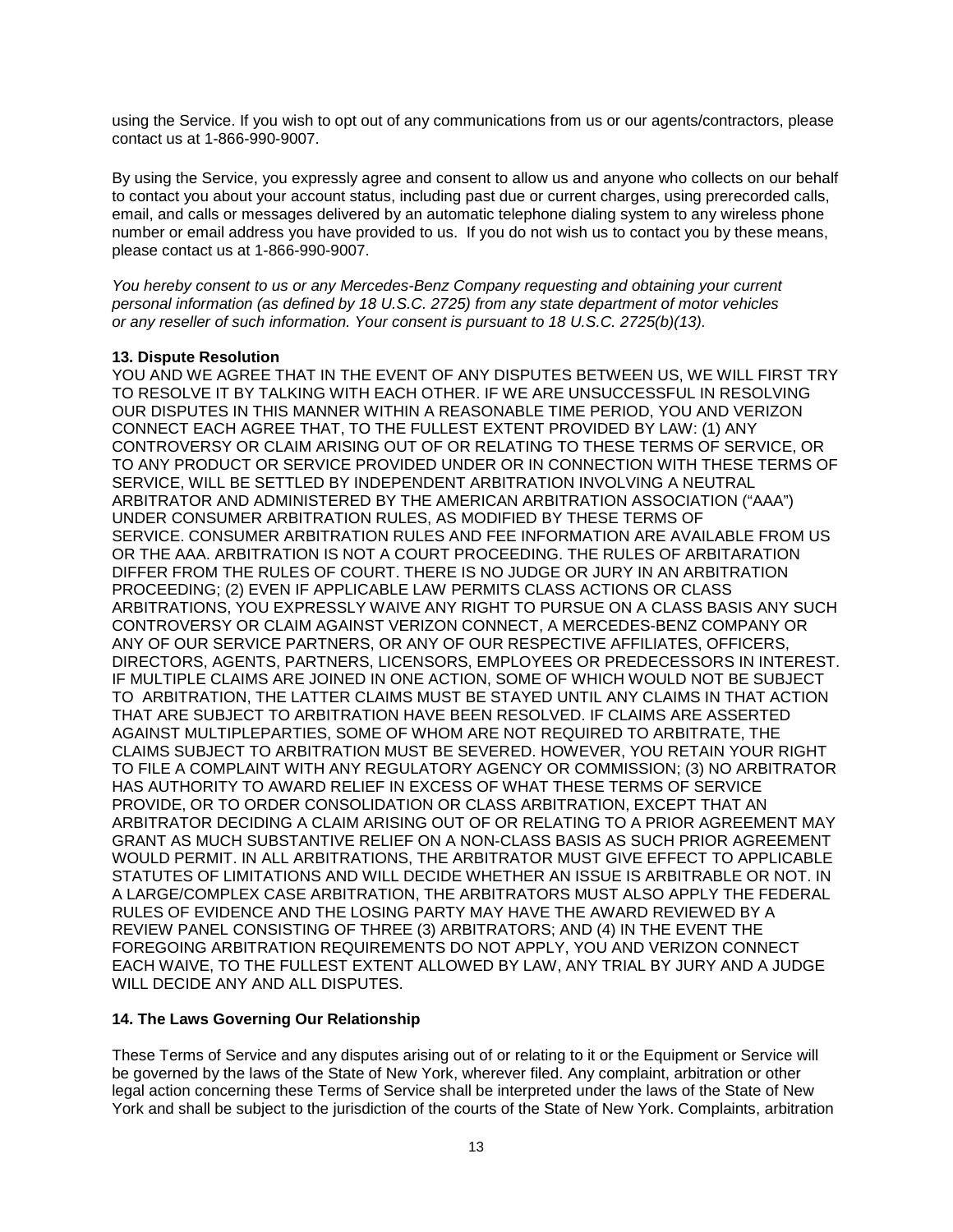or other legal actions involving California customers will be interpreted under the laws of the State of California, and will be subject to the jurisdiction of the courts of the California county in which the customer primarily uses the service.

## **15. Limitation of Liability**

BY ENTERING INTO THESE TERMS OF SERVICE OR BY USING THE EQUIPMENT OR SERVICE, YOU ARE WAIVING IMPORTANT RIGHTS, AND YOU ARE PROVIDING YOUR EXPRESS CONSENT TO VARIOUS ACTIONS TO BE TAKEN BY US, MERCEDES-BENZ COMPANIES, AND OUR SERVICE PARTNERS (AS DESCRIBED HEREIN).

Neither we, nor any Mercedes-Benz Company nor our Service Partners assume any risk or responsibility for your use of the Service, or any of the information or other content provided as part of the Service. You hereby acknowledge and agree that neither we, any Mercedes-Benz Company, nor any of our Service Partners are liable for dropped calls or interrupted service, or for problems caused by or contributed to by you, by any third party, by buildings, hills, tunnels, network congestion, atmospheric conditions, acts of God or natural disaster, or by any other conditions or circumstances out of our control (as further described above in Section 5(ii) hereof).

In addition, neither we, any Mercedes-Benz Company, nor our Service Partners are liable (1) for our inability to contact any service provider or other party in any particular situation (including any emergency personnel), (2) for any act or omission of any other company furnishing a part of our Service or any equipment provided for such Service, (3) for errors or omissions of any vendors, dealers or manufacturers participating in offers made through us, (4) for errors or omissions in any data that we collect about you or provide you as part of the Service, or (5) for any damages that result from or arise out of the use, installation, repair or maintenance by you (or by any person you authorize) of the Equipment or Service, or any product or service provided by or manufactured by third parties.

Other than as set forth elsewhere in this Agreement, You, Mercedes-Benz, our Service Partners, and Verizon Connect agree to limit claims against each other for damages or other monetary relief to direct damages. This limitation and waiver will apply regardless of the theory of liability. That means neither of us will try to get any indirect, special, consequential, treble or punitive damages, or attorney's fees from the other. This limitation and waiver also applies if you bring a claim against one of our suppliers or Service Partners, to the extent we would be required to indemnify the supplier for the claim. You agree we aren't responsible for problems caused by you or others, or by any act of God. You agree that, if we, any Mercedes-Benz Company, our Service Providers, or Verizon Connect are found to be liable to You for any reason, your maximum aggregate damages remedy shall be capped at \$100,000.00. You understand and agree that we would not have entered into this Agreement to provide you with the Equipment or Services without your agreement to the damages limit in this paragraph.

### **16. Indemnification; Release**

You agree to indemnify and hold harmless Verizon Connect, each Mercedes-Benz Company, and each of our Service Partners, and each of our or their respective affiliates, officers, directors, agents, partners and employees, from and against any and all liabilities, settlements, penalties, claims, causes of action, and demands (including any costs, expenses, or attorneys' fees on account thereof) (collectively "**Claims**") irrespective of the nature of the cause of such Claims, alleging loss, costs, expenses, damages or injuries (including without limitation Claims for libel, slander, or any property damage, personal injury or death), arising in any way, directly or indirectly, in connection with your (or any occupant of your Vehicle) use of the Service, your (or any occupant of your Vehicle) violation of these Terms of Service, or your (or any occupant of your Vehicle) misuse or failure to use the Service or Equipment.

You agree that the limitations of liability and indemnities in these Terms of Service will survive even after your Service Plan has ended and your Service has terminated. These limitations of liability apply not only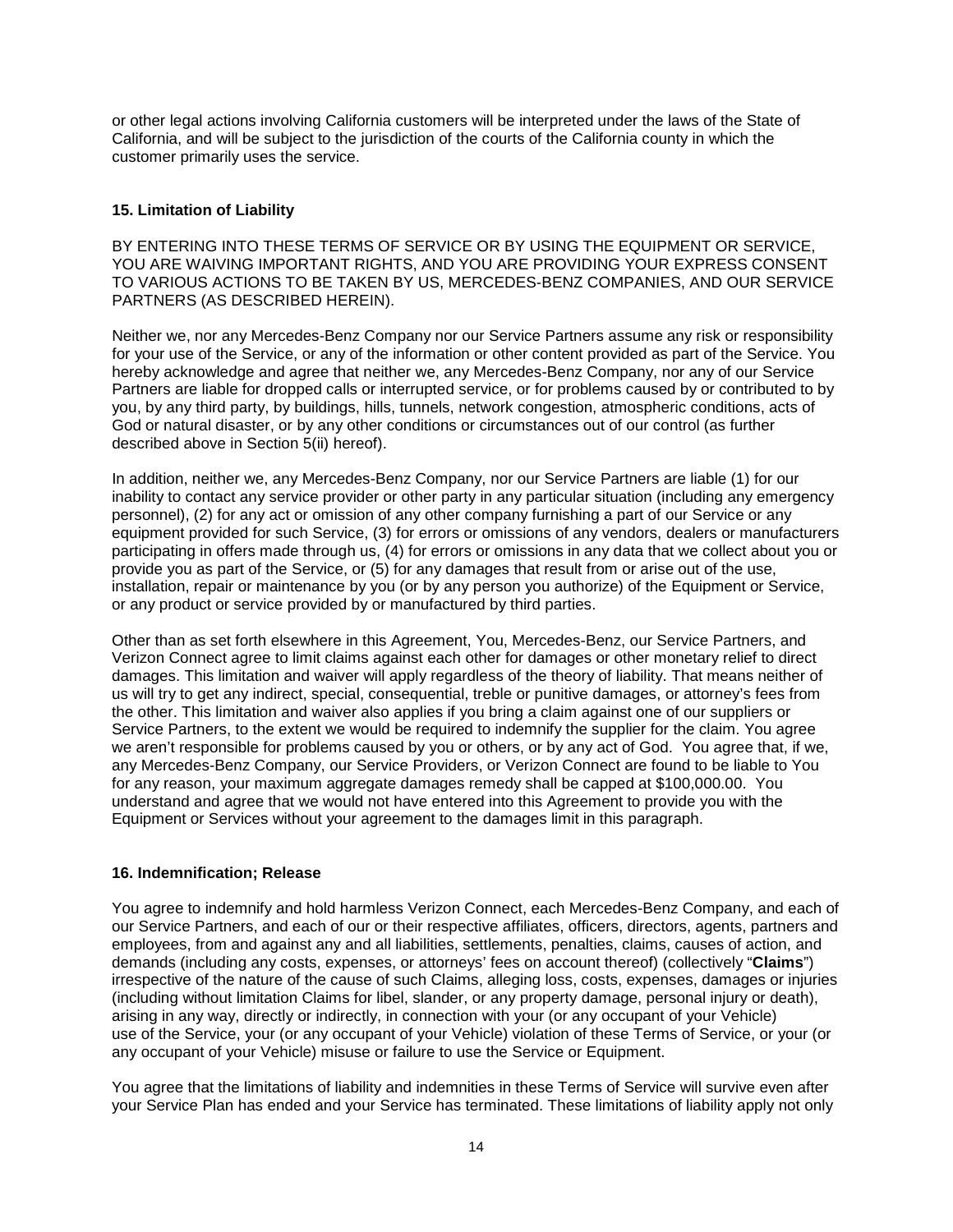to you, but to anyone using your Vehicle, the Equipment or the Service, to anyone making a claim on your behalf, and to any claims made by your family, employees, customers, or others arising out of or relating to any Service we or our Service Partners provide or the Equipment.

WITHOUT LIMITATION OF THE GENERALITY OF THE FOREGOING, YOU FURTHER AGREE TO RELEASE US, EACH MERCEDES-BENZ COMPANY AND EACH SERVICE PARTNER FROM ALL CLAIMS, LIABILITIES AND LOSSES IN CONNECTION WITH THE SERVICE AND/OR EQUIPMENT, INCLUDING, BUT NOT LIMITED TO CLAIMS FOR PERSONAL INJURY OR PROPERTY DAMAGE ARISING FROM THE TOTAL OR PARTIAL FAILURE OF PERFORMANCE OF THE SERVICE, EVEN IF CAUSED BY THE NEGLIGENCE OF US, ANY MERCEDES-BENZ COMPANY OR ANY OTHER SERVICE PARTNER, OR THE MALFUNCTION OF THE EQUIPMENT. YOU AGREE THAT THIS RELEASE EXTENDS TO ANY PARTY CLAIMING UNDER YOU AND THAT NO INSURANCE COMPANY WILL HAVE ANY RIGHT OF SUBROGATION.

## **17. Contact Information**

You may notify us by postal mail (Verizon Connect, Inc., 2002 Summit Blvd., Suite 1800 Atlanta, Georgia 30319), phone (1-866-990-9007), by pressing the i-button in your Vehicle and talking to a customer service representative, or by electronic means (via the mbrace Web site). Such notices will be considered effective after we receive them. In particular, any written notice from you will be considered given when we receive it at our address provided in the preceding sentence.

Any notice we send you will be sent to your last known residence or electronic mail address as shown on our records. It is your sole responsibility to ensure that we have the most up-to-date and accurate contact information for you at all times. Any written notice from us will be considered given when we send it by email to the email address you have provided to us that is then in our records, or two days after we mail it to you at the most current billing address we have on file for you. Any oral notices will be considered given when we call you or when you call us toll-free at 1-866-990-9007, or you speak with a live customer service representative. Calls to our customer service representatives may be monitored for quality assurance, and you hereby consent and agree to such monitoring.

### **18. Miscellaneous Terms**

### *i. Entire Agreement*

These Terms of Service (including the Service Plan and any other document or policy incorporated herein) is the entire agreement between you and us. It supersedes all other agreements, communications or representations, oral or written, between us, past or present. We are not responsible for any statements, agreements, representations, warranties or covenants, oral or written, including, without limitation, any statements from third parties, concerning or relating to the Equipment or the Service provided to you pursuant to these Terms of Service or your Service Plan, unless such statements, agreements, representations warranties or covenants are expressly contained in these Terms of Service or your Service Plan.

### *ii. Effect of Termination or Non-Renewal of Terms of Service & Service Plan*

Even after your Service Plan has ended and unless it has been replaced by a new agreement expressly entered into by and between us, the provisions of these Terms of Service will continue to govern any disputes arising out of or relating to it. These Terms of Service will also be binding on your heirs and successors and on our successors. In addition to any other provisions identified herein as surviving termination or expiration of your Service Plan, the following provisions of these Terms of Service shall survive the termination or expiration of your Service Plan: Sections 4, 5, 6, 7, 9, 10 and 12 through 19.

### *iii. Waiver; Severability*

No waiver of any part of these Terms of Service, or of any breach of it, in any one instance will require us to waive any other instance or breach. If any part of these Terms of Service is declared invalid or unenforceable, all other parts of these Terms of Service are still valid and enforceable.